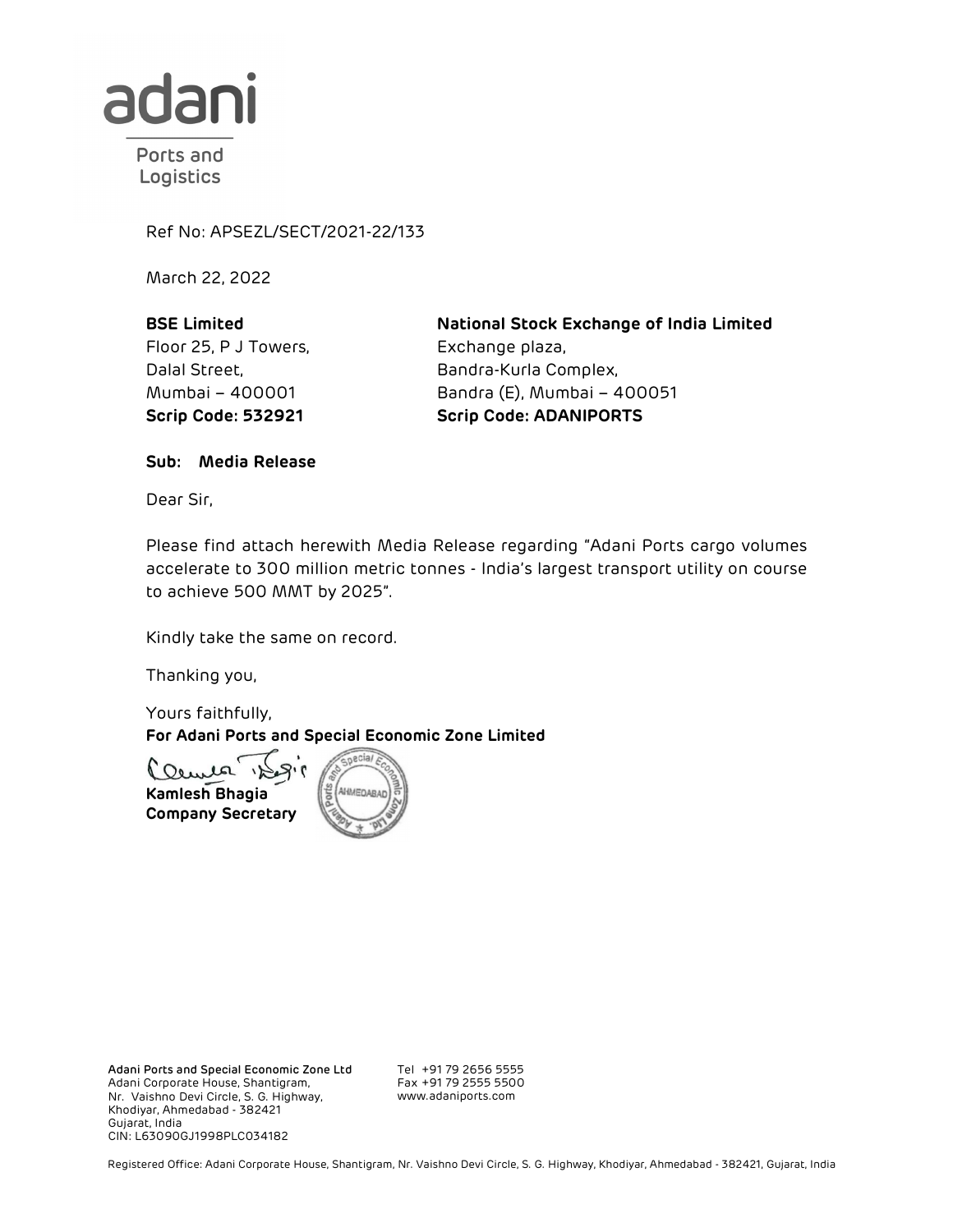

Media Release

## Adani Ports cargo volumes accelerate to 300 million metric tonnes

## India's largest transport utility on course to achieve 500 MMT by 2025

Ahmedabad, 22 March 2022, Adani Ports and Special Economic Zone Ltd ("APSEZ"), the largest integrated transport utility in India and a part of the diversified Adani Group, has crossed a historic milestone by handling 300 MMT of cargo well ahead of the year end (March 2022). APSEZ has registered unprecedented growth since it started operations just over two decades ago and continues to outperform all India cargo volume growth, with its market share rising rapidly.

"The acceleration of our cargo volumes is a manifestation of our ability to continue to execute on our strategy," said Mr Karan Adani, CEO and Whole Time Director, APSEZ. "Our network of ports across the Indian coastline coupled with our integrated logistics capabilities, focus on technology enabled digitised operations and, most importantly, the deep relations that we have built with our customers and partners (that include the global shipping lines), are all coming together to make APSEZ a full-fledged integrated ports & logistics platform that augments each other. We anticipate our growth to continue to accelerate given our capabilities that are now best-in-class and the tailwind of a growing Indian economy."

"This achievement also underlines the ability of APSEZ to adapt to fast paced changes due to global market and geopolitical volatility and continue its journey towards sustainable growth. I must thank our dedicated teams that drive our growth and our great workforce that makes it all happen on the ground. We are confident of reaching our goal of 500 MMT by 2025 and emerge as the world's largest private ports company by 2030."

APSEZ has been continuously accelerating the time taken to increase cargo volumes. While it took 14 years to achieve 100 MMT annually (with five ports in its portfolio), APSEZ doubled it to 200 MMT annually (with nine ports in its portfolio) in just the next five years.